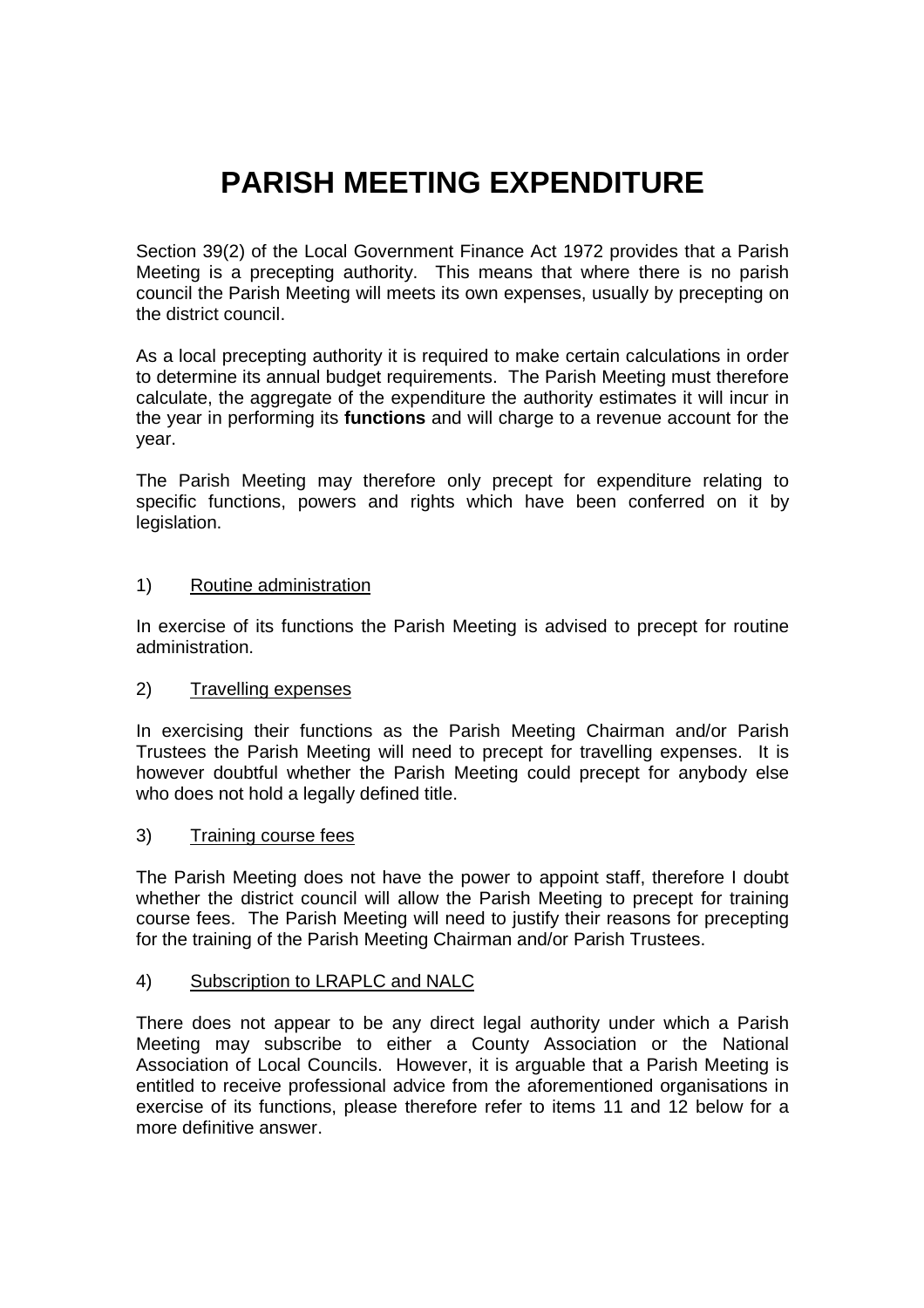# 5) Fees for use of village hall

In exercise of their legal obligation to holding a Parish Meeting at least twice a year and in exercise of any of their functions or powers the Parish Meeting should precept for this expenditure.

# 6) Contribution towards maintenance of Churchyard Burial Ground

A Parish Meeting is defined as a burial authority by virtue of section 214(1) of the Local Government Act 1972, and by virtue of section 214(6) of the 1972 Act it has the power to make contributions towards the expenses incurred by any other person in providing or maintaining a cemetery in which the inhabitants of the authority's area may be buried. As the Parish Meeting has the power to make contributions, they will need to precept for this expenditure.

### 7) Contributions towards Parish Newsletter

It is possible that the Parish Meeting would be able to precept towards the contribution of a newsletter for their own area, but it is doubtful whether the Parish Meeting would be able to successful precept for a newsletter covering 5 parishes. I would envisage however that it would be for the district council to exercise their discretion as to whether it would be permissible, especially if all the 5 parishes fall within the same district council.

### 8) Fees for Audit of Parish Meeting Accounts

Section 2(1) of the Audit Commission Act 1998, provides that the accounts of a Parish Meeting must be made up each year to 31 March or some other date as directed by the Secretary of State and audited by an auditor. In exercise of this duty, the Parish Meeting will need to precept for this expenditure.

### 9) Fees for Legal Services to Parish Meetings

The Parish Meeting may precept if this expenditure to be incurred will relate to a function, power or right conferred on the Parish Meeting.

### 10) Fees for other Professional Services to the Parish Meetings

The Parish Meeting may precept if the expenditure to be incurred will relate to a function, power or right conferred on the Parish Meeting.